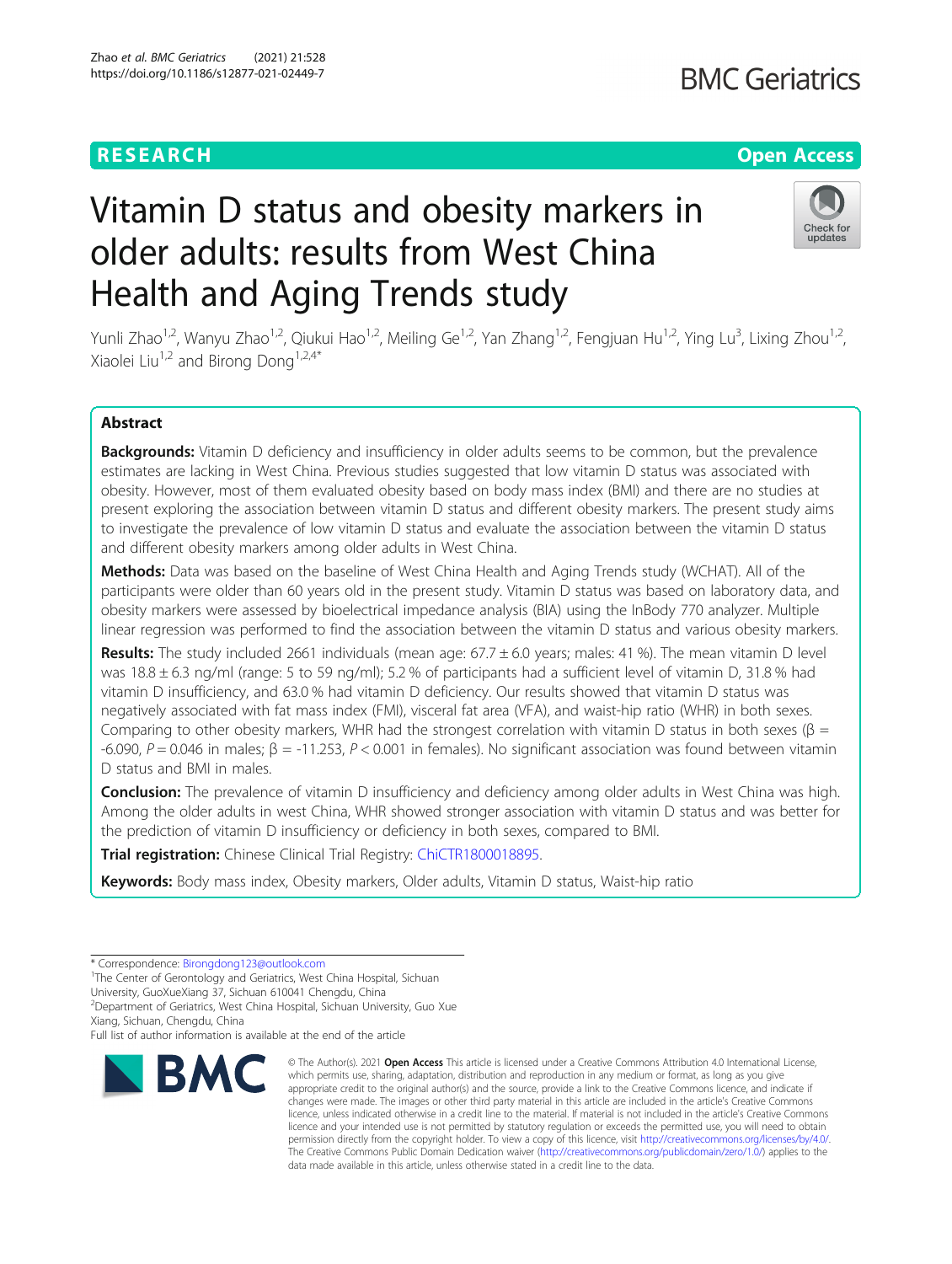# Introduction

With the steady increase in longevity over the past several decades, the number of individuals reaching old age is unprecedented and has been predicted to reach approximately 2 billion in 2050 [\[1](#page-7-0)]. As society ages, the incidence of chronic diseases increases as well. Therefore, the prevention and treatment of chronic diseases are closely related to the promotion of "healthy aging".

Vitamin D, including vitamin D2 (ergocalciferol) and vitamin D3 (cholecalciferol), is a multifunctional hormone whose receptor is expressed in 36 types of tissues. Vitamin D is essential not only for musculoskeletal health but also to maintain the function of other systems [[2,](#page-7-0) [3](#page-7-0)]. Its insufficiency or deficiency is associated with osteoporosis, bone fractures, depression, cardiovascular diseases, cancer, and increased mortality [\[4](#page-7-0)]. Although vitamin D can be supplied by cutaneous synthesis on sunlight exposure (90 % of supply) and dietary intake (10 %), its insufficiency or deficiency remains a global health issue affecting more than one billion people, particularly the elderly population [[5,](#page-7-0) [6](#page-7-0)]. Several factors are associated with vitamin D status, including geographic latitude, altitude, seasons, dietary vitamin D intake, ethnicity, lifestyle and chronic diseases [[6](#page-7-0)–[8](#page-7-0)]. Interestingly, vitamin D status seems to differ upon sex too, with some studies demonstrating that higher vitamin D status in females [\[9](#page-7-0)], and others in males [[10\]](#page-7-0).

Obesity, another global public health challenge in older adults, is associated with the risk of morbidities, such as cardiovascular disease, type 2 diabetes mellitus, and sleep apnea [\[11](#page-7-0)]. Moreover, obese elderly exhibiting physical function decline are more likely to be admitted to a nursing home than their non-obese peers [[12](#page-7-0)]. The increasing prevalence of obesity in older adults is mainly driven by an overall pandemic of obesity in the general population [\[13](#page-7-0)]. Many distinct measures, including body mass index (BMI), waist circumstance (WC), waist-hip ratio (WHR), visceral fat area (VFA), and percent body fat (PBF), have been designed to assess the excess adiposity [[14\]](#page-7-0). At present, BMI is the indicator most commonly used to classify obesity. However, an important limitation of BMI is that it cannot reflect the distribution of body fat which is significantly different between males and females [\[15](#page-7-0)]. For instance, males have more visceral adipose tissue around the abdomen, creating an "apple shape" distribution, while females have more subcutaneous adipose tissue in the hips and thighs, creating a "pear shape" body habitus [\[15\]](#page-7-0).

Although a relevant number of epidemiological investigations suggested that low vitamin D status was associated with obesity, only in few instances the associations between vitamin D status and distinct obesity markers were assessed in the same observational study  $[16, 17]$  $[16, 17]$  $[16, 17]$  $[16, 17]$ . As most of the studies analyzed the association between vitamin D status and obesity based on BMI, the association between vitamin D status and fat distribution in different parts of the body in older adults remains unclear. Therefore, the aim of our study was to investigate the prevalence of low vitamin D status and evaluate the association between vitamin D status and different obesity markers in the elderly population of West China. Given the sex differences in vitamin D status and adipose tissue storage, we performed our analysis separately in males and females. The main hypothesis was that the prevalence of vitamin D status was high in West China older adults. We also hypothesized that vitamin D status negatively correlated with obesity and there were sex differences between vitamin D status and obesity markers.

# Methods

# Study design and sample selection

Data were based on the baseline of West China Health and Aging Trends study (WCHAT), a cohort study designed to assess the health status and its influencing factors in West China [\[18\]](#page-7-0). The study was conducted in 2018 and approved by the Ethics Committee of West China Hospital, Sichuan University (reference: 2017 − 445). The trial was registered on the Chinese Clinical Trial Registry (ChiCTR1800018895). Participants were aged 50 and older from 18 ethnic groups in Sichuan, Yunnan, Guizhou and Xinjiang province. The latitude ranged from 24.7 to 37°N, and the altitude ranged from 500 to 2560 m in the survey location. All participants (or their legal proxies for those who were unable to sign their names) signed written informed consent forms. For all sample size calculations, the formula of  $N = Z_\alpha^2 P(1 -$ P)/ $\delta^2$  was used. According to data literature [[19](#page-7-0)–[21](#page-7-0)], the total sample size was estimated that 2582 participants were required with 0.05 significance and considering a 20 % drop-out rate. In the current study, we only included the participants aged 60 and older with relevant data to analyze the associations between vitamin D status and different obesity markers.

# Assessment of characteristics

The following demographic information was collected by trained investigators in face-to-face interview: age, sex, ethnics (Han, Zang, Qiang, others), marital status (married, and single (unmarried/widowed/divorced), smoking history, drinking history, educational level (illiteracy, primary school, high or secondary school, graduate or above), chronic disease and physical activity (regular physical activity or less physical activity in the past month).

#### Measurement of blood sample

Fasting blood samples were collected by trained nurses in the morning when the participants arrived at the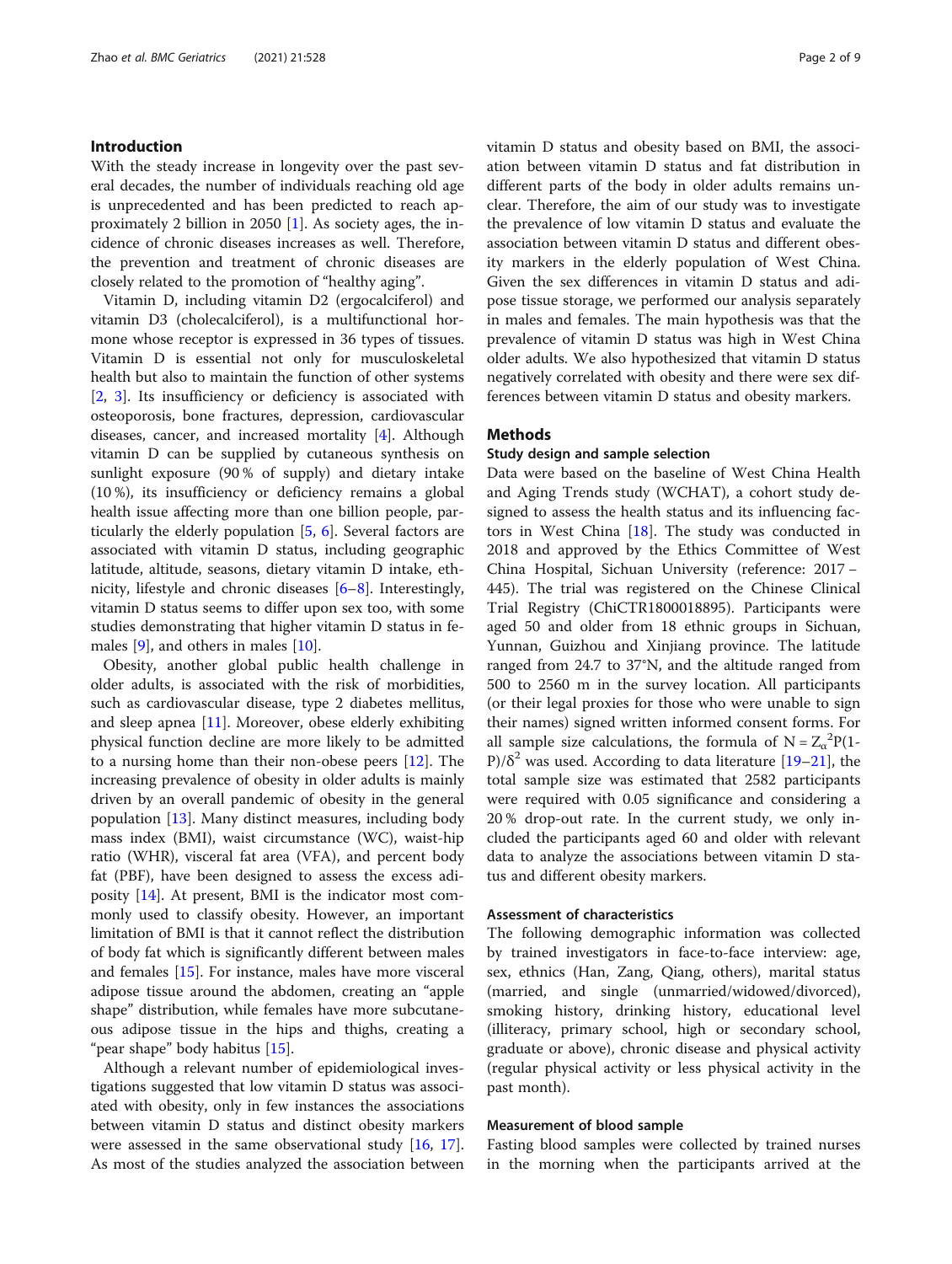study center. Blood handling and collection were carried out under strictly standardized conditions. Vitamin D was measured at baseline only, by assessing serum levels of 25(OH)D. Serum 25(OH)D was measured by using the ARCHITECT i2000SR Immunoassay system (Abbott Healthcare Diagnostics; 1 Kallang Place, Singapore) and the intra-assay coefficient of variation (CV) was less than 5 %. Serum vitamin D levels were defined as "sufficient"  $(25(OH)D \ge 30$  ng/mL), "insufficient"  $(20 \le 25(OH)D <$ 30 ng/mL), or "deficient" (< 20 ng/mL) according to the Endocrinology Society [[22\]](#page-7-0).

#### Assessment of obesity markers and physical function

Standing height and body weight was measured without shoes. BMI was calculated by dividing body weight by height squared (kg/m<sup>2</sup>). Fat mass index (FMI) and VFA were measured by bioelectrical impedance analysis (BIA) using an Inbody 770 (BioSpace, Seoul, Korea), which was a convenient method for the measurement of body composition [\[23](#page-7-0)]. Triceps skinfold (TSF) and mid-arm circumference (MAC) were taken midway between the olecranon and acromion in the dominant hand with the arm hanging relaxed at the side. WC was measured at the navel level after normal expiration. Hip circumference (HC) was measured at the widest point of the hip. WHR was calculated by WC and HC. Calf circumference (CC) was measured at the thickest of the leg with the participants in the seated position and with their knee flexed 90°. All circumferences were measured in twice, and the average was considered to be the value for each result.

#### Statistical analysis

Analyses were conducted using SPSS software, version 24 (IBM Corporation, Chicago, IL, USA). All continuous variables were checked for normality of distribution by using the Kolmogorov-Smirnov test. Means ± standard deviations (SD) were used to summarize the normally distributed variables, while medians and interquartile range (IQR) were used to summarize the non-normally distributed variables. Count and percentage were used to summarize all categorical variables. Difference of groups were tested by ANOVA/Kruskal-Wallis for continuous variables and the chi square test/Fisher's exact test for categorical variables according to vitamin D status, respectively. Pearson's/spearman correlation coefficients were computed between serum 25(OH)D concentrations and obesity markers adjusted by sex. Multiple linear regression was conducted to find the relationship between vitamin D status and obesity markers by adjusting sociodemographic variables, (age, sex, ethnicity, marital status, smoking history, drinking history, education level, altitude), number of chronic diseases and physical activity. β and 95 % confidence intervals (CI) were conducted and P < 0.05 was used to determine whether the effect was significant.

#### Results

Overall, 2661 participants (41.0 % males) were included in our study (Fig. [1\)](#page-3-0). The mean age of the participants was  $67.7 \pm 6.0$  (range: 60 to 95). The mean vitamin D level was  $18.8 \pm 6.3$  ng/ml (range: 5 to 59 ng/ml). A sufficient vitamin D level was found in 5.2 % of participants, while 31.8 % had vitamin D insufficiency and 63.0 % vitamin D deficiency. Table [1](#page-4-0) lists the characteristics of the study participants by the vitamin D status. Age, sex, ethnicity, smoking history, drinking history, education level, marital status, altitude of their place of residence and physical activity were associated with the vitamin D status ( $P < 0.05$ ).

Table [2](#page-5-0) shows the characteristics of body composition according to the vitamin D status. The mean BMI and VFA of the participants were  $25.0 \pm 3.7$  kg/m<sup>2</sup> and  $105.0 \pm 41.3$  kg/m<sup>2</sup>, respectively. A higher prevalence of vitamin D deficiency (< 20 ng/ml) was observed in participants with shorter height, higher BMI and FMI, and larger VFA, WC and WHR.

Table [3](#page-5-0) shows the correlation between the vitamin D status and body composition in different sexes calculated using Pearson and Spearman correlation coefficients. In males, vitamin D status was negatively correlated with FMI ( $r = -0.102$ ) and WC ( $r = -0.138$ ), while in females, vitamin D status was negatively correlated with weight (r  $= -0.107$ ), BMI ( $r = -0.124$ ), FMI ( $r = -0.139$ ), VFA ( $r =$  $-0.155$ ), AC ( $r = -0.009$ ), WC ( $r = -0.122$ ), HC ( $r =$  $-0.093$ ) and WHR ( $r = -0.122$ ).

The relationships between vitamin D status and obesity in the two sexes was further analyzed using the multiple linear regression model (Table [4](#page-6-0)). In males, FMI (β = -0.155, 95 % CI: -0.308 to -0.003,  $P = 0.046$ ), TSF (β = -0.066, 95 % CI: -0.116 to -0.016,  $P = 0.009$ ), VFA (β =  $-0.017$ , 95 % CI:  $-0.028$  to  $-0.006$ ,  $P = 0.003$ ), and WHR  $(β = -6.090, 95 % CI: -12.079 to -0.102, P = 0.046)$  were negatively correlated with the vitamin D status. In females, weight (β = -0.58, 95 % CI: -0.89 to -0.028,  $P <$ 0.001), BMI ( $\beta$  = -0.168, 95 % CI: -0.243 to -0.093, P < 0.001), FMI (β = -0.235, 95 % CI: -0.334 to -0.136,  $P <$ 0.001), VFA (β = -0.018, 95 % CI: -0.025 to -0.011,  $P \lt \theta$ 0.001), MAC (β = -0.166, 95 % CI: -0.262 to -0.070,  $P =$ 0.001), WC (β = -0.070, 95 % CI: -0.102 to -0.039,  $P <$ 0.001), HC (β = -0.092, 95 % CI: -0.143 to -0.041,  $P <$ 0.001), WHR (β = -11.253, 95 % CI: -16.390 to -6.116,  $P < 0.001$ ) were negatively correlated with vitamin D status.

# **Discussion**

In this study, we found a high prevalence of vitamin D insufficiency (31.8 %) and deficiency (63.0 %) in West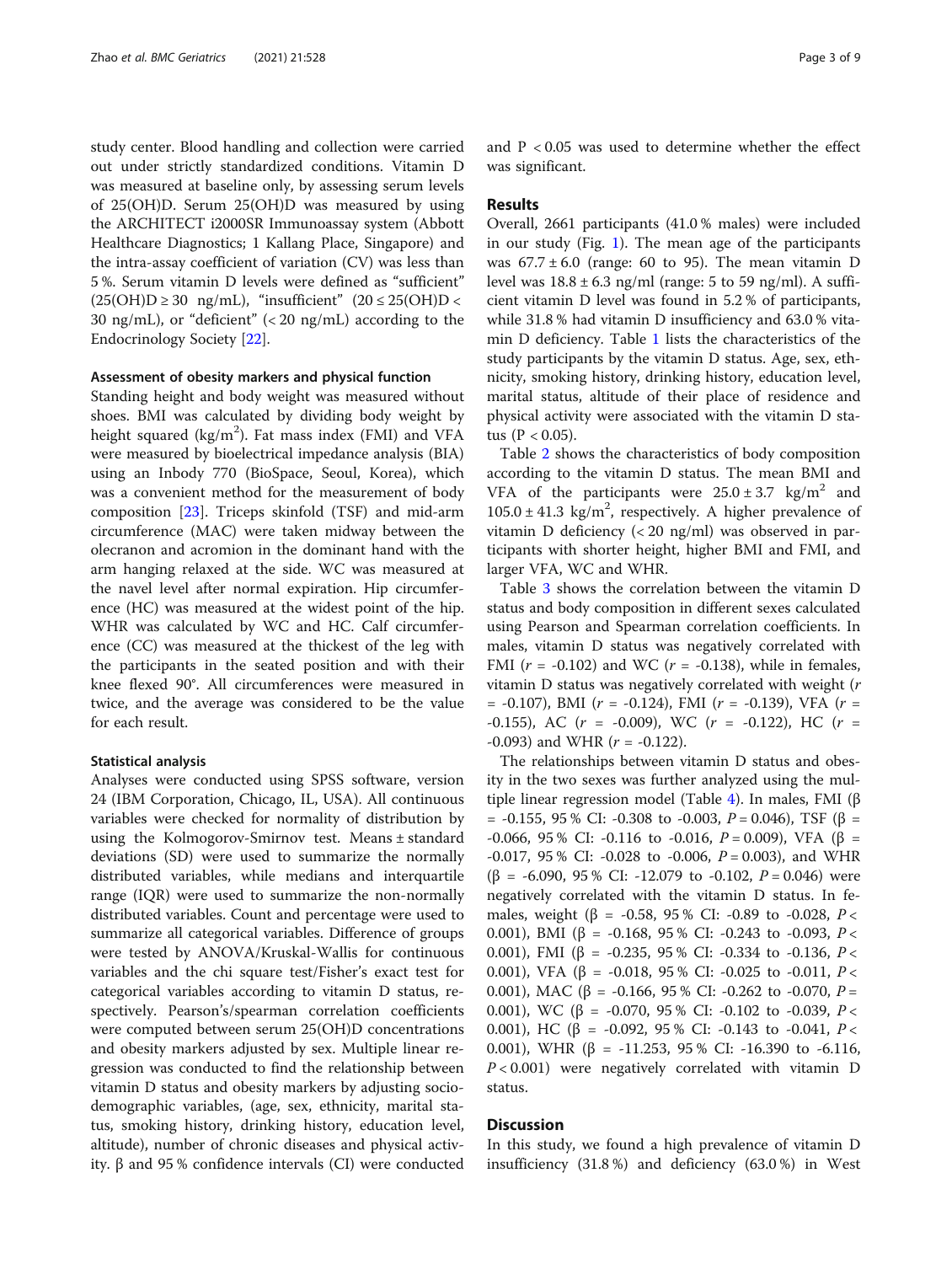<span id="page-3-0"></span>

China older adults. The prevalence of vitamin D insufficiency and deficiency reported here was higher than most of previous studies performed in older adults in other countries. For example, in the United States, vitamin D insufficiency and deficiency were observed in 41.2 and 27.1 % older adults, respectively [[24\]](#page-7-0). In a European population aged over 80 years, the prevalence of low vitamin D status was 80.9 and 44.5 % when considering cut-offs of 75 and 50 nmol/L [\[25\]](#page-7-0). The result of our study reflects a remarkable degree of inadequate vitamin D stores among older adults in West China, as the overall prevalence of  $25(OH)D < 75$  nmol/l accounted for 94.8 % of the community-dwelling older adults. Therefore, it is essential to develop and implement effective public health strategies to prevent and to control inadequate vitamin D status in West China older adults. Although the exact reason for the high prevalence of vitamin D insufficiency and deficiency in China is uncertain, the low nutritional intake of vitamin D and sunavoidance behaviors by older adults might be contributing factors [\[26](#page-7-0), [27\]](#page-7-0). Additionally, racial differences are present among countries, further studies are deserved to

confirm whether the use of the same threshold values for determining vitamin D insufficiency or deficiency in different countries is appropriate.

Our results showed that low vitamin D status was associated with obesity in old individuals are consistent with previous studies [[28](#page-7-0), [29](#page-7-0)]. The mechanisms linking low vitamin D status and obesity are bi-directional. On the one hand, obese individuals have low sun exposure due to their sedentary lifestyle and diminished outdoor activity. Vitamin D sequestration in adipose tissue, volumetric dilution, vitamin D intake, and diet composition may also contribute to low vitamin D status in obese subjects [[30\]](#page-7-0). On the other hand, many studies supported the possibility that the vitamin D/vitamin D receptor system contributes to the development of obesity by modulating adipocyte differentiation and lipid metabolism [[31\]](#page-7-0).

By providing more detailed information, FMI and VFA could better assess total fat mass. In this study, vitamin D status was found to be negatively associated with FMI and VFA in two sexes. Although there are many other methods for measuring FMI and VFA, such as computed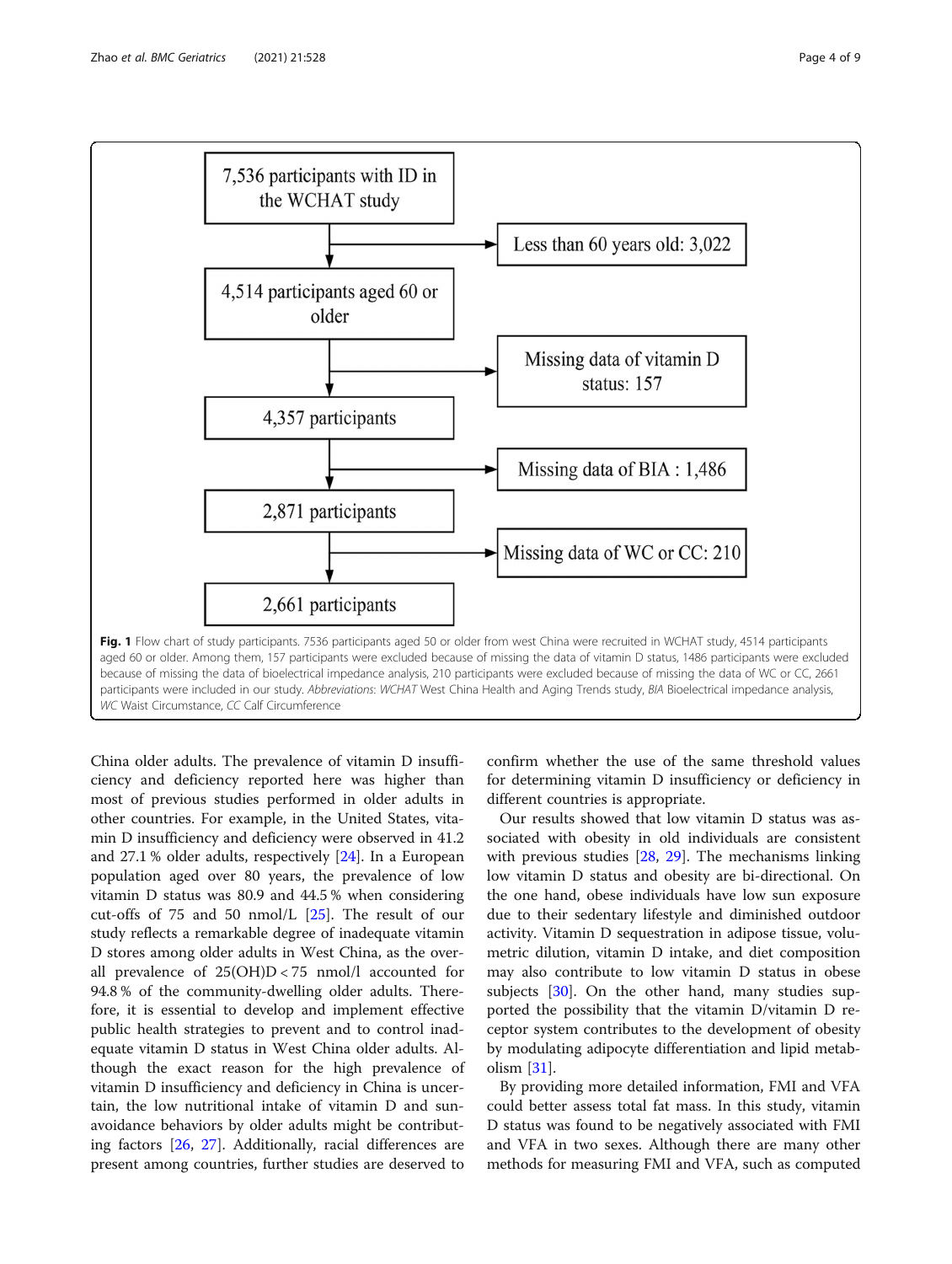| <b>Variables</b>                  |                           | <b>Total</b><br>$(n = 2661)$ | <b>Vitamin D</b><br>$< 20$ ng/ml<br>$(n = 1677)$ | <b>Vitamin D</b><br>20 - 29ng/ml<br>$(n = 846)$ | <b>Vitamin</b><br>$D \geq 30$ ng/ml<br>$(n = 138)$ | P-value |
|-----------------------------------|---------------------------|------------------------------|--------------------------------------------------|-------------------------------------------------|----------------------------------------------------|---------|
| Age (years)                       |                           | $67.7 \pm 6.0$               | $67.8 \pm 6.0$                                   | $67.0 \pm 5.7$                                  | $67.6 \pm 6.5$                                     | < 0.001 |
| Gender                            |                           |                              |                                                  |                                                 |                                                    |         |
| Males (n, %)                      |                           | 1090 (41.0)                  | 526 (31.4)                                       | 472 (55.8)                                      | 92 (66.7)                                          | < 0.001 |
| Females (n, %)                    |                           | 1571 (59.0)                  | 1151 (68.6)                                      | 374 (44.2)                                      | 46 (33.3)                                          |         |
| Ethnics (n, %)                    | Han                       | 1146 (43.1)                  | 641 (38.2)                                       | 426 (50.4)                                      | 79 (57.2)                                          | < 0.001 |
|                                   | Zang                      | 633 (23.8)                   | 452 (27.0)                                       | 152 (18.0)                                      | 29 (21)                                            |         |
|                                   | Qiang                     | 696 (26.2)                   | 482 (28.7)                                       | 190 (22.5)                                      | 24 (17.4)                                          |         |
|                                   | Others                    | 186 (7.0)                    | 102(6.1)                                         | 78 (9.2)                                        | 6(4.3)                                             |         |
| Smoking history (n, %)            | Yes                       | 484 (19.2)                   | 237 (15.0)                                       | 210 (26.0)                                      | 37 (27.8)                                          | < 0.001 |
| Drinking history (n, %)           | Yes                       | 677 (26.9)                   | 379 (24.0)                                       | 250 (31.0)                                      | 48 (36.1)                                          | < 0.001 |
| Educational level (n, %)          | Illiteracy                | 936 (35.2)                   | 648 (38.6)                                       | 255 (30.1)                                      | 33 (23.9)                                          | < 0.001 |
|                                   | Primary school            | 1338 (50.3)                  | 788 (47.0)                                       | 465 (55.0)                                      | 85 (61.6)                                          |         |
|                                   | High or secondary school  | 208 (7.8)                    | 123(7.3)                                         | 71(8.4)                                         | 14(10.1)                                           |         |
|                                   | Graduate or above         | 179(6.7)                     | 118(7.0)                                         | 55 (6.5)                                        | 6(4.3)                                             |         |
| Marital status (n, %)             | Single                    | 649 (24.4)                   | 464 (27.7)                                       | 158 (18.7)                                      | 27 (19.6)                                          | < 0.001 |
| Altitude (n, %)                   | $0 - 999$                 | 394 (14.8)                   | 171 (10.2)                                       | 176 (20.8)                                      | 47 (34.1)                                          | < 0.001 |
|                                   | $1000 - 999$              | 1319 (49.6)                  | 860 (21.3)                                       | 416 (49.2)                                      | 43 (31.2)                                          |         |
|                                   | $\geq 2000$               | 948 (35.6)                   | 646 (38.5)                                       | 254 (30.0)                                      | 48 (34.8)                                          |         |
| Number of chronic diseases (n, %) | 0                         | 1383 (52.0)                  | 74 (48.1)                                        | 1235 (52.1)                                     | 74 (53.6)                                          | 0.444   |
|                                   | 1                         | 613 (23.0)                   | 32 (20.8)                                        | 552 (23.3)                                      | 29 (21.0)                                          |         |
|                                   | $\geq$ 2                  | 665 (25.0)                   | 48 (31.2)                                        | 582 (24.6)                                      | 35 (25.4)                                          |         |
| Physical activity                 | Regular physical activity | 1893 (75.2)                  | 108 (76.1)                                       | 1673 (74.6)                                     | 112 (84.2)                                         | 0.043   |
|                                   | Less physical activity    | 625 (24.8)                   | 34 (23.9)                                        | 570 (25.4)                                      | 21 (15.8)                                          |         |

<span id="page-4-0"></span>Table 1 Baseline characteristics of the enrolled participants by vitamin D status

tomography (CT), magnetic resonance imaging (MRI), and dual-energy X-ray absorptiometry (DXA), BIA has several advantages including ease of accessibility, no radiation exposure and relatively low cost [[8,](#page-7-0) [32\]](#page-8-0). Evidence also suggested that Inbody 770 was a reliable tool to measure body fat among ambulatory participants with a delta of  $-0.9 \pm 2.6$  (5 % limits of agreement 6.0 to  $+4.2$ ) and a concordance correlation coefficient of 0.97 (95 % CI, 0.96–0.98) when using DXA as a gold-standard measure [[32](#page-8-0)]. However, the validity of Inbody 770 must be interpreted with caution, since it has not been validated in older adults.

Our study also found the correlations of WHR with vitamin D status were stronger than the other obesity markers in both sexes. Several studies demonstrated an inverse correlation between vitamin D status and the risk of abdominal obesity, but most of them included adults of all ages and determined abdominal obesity merely by WC [\[33](#page-8-0)]. Few studies had explored the correlation between vitamin D status and WHR. Our finding was consistent with previous literature that WHR was the main predictor of vitamin D levels [[34](#page-8-0)]. One

explanation for the finding is that WHR may provide better information on regional fat distribution than other obesity markers. Indeed, increased WHR reflects higher VFA, lower gluteo-femoral fat and muscle mass, while increased WC only suggests higher VFA [\[35](#page-8-0)]. Low vitamin D status is associated with both high fat mass and low muscle mass [[36\]](#page-8-0). Thus, the associations between vitamin D status and WHR may be more significant than VFA. Although there are many advantages of WHR over other obesity makers, the measurement of WC and HC cannot be performed or are not reliable in the adults who are unable to stand [[37](#page-8-0)]. Also, due to disc degeneration that results in changes in the form of the spinal column, the measurement of WC is more subject to errors in older people [[38\]](#page-8-0), resulting in uncertainty for the association between vitamin D status and these obesity markers. We suggest considering the measurement errors when interpret our results.

In the current study, more obesity markers were found to be related to vitamin D status in females. Weight, BMI, MAC, WC and HC were associated with vitamin D status in females, while only TSF was found in males.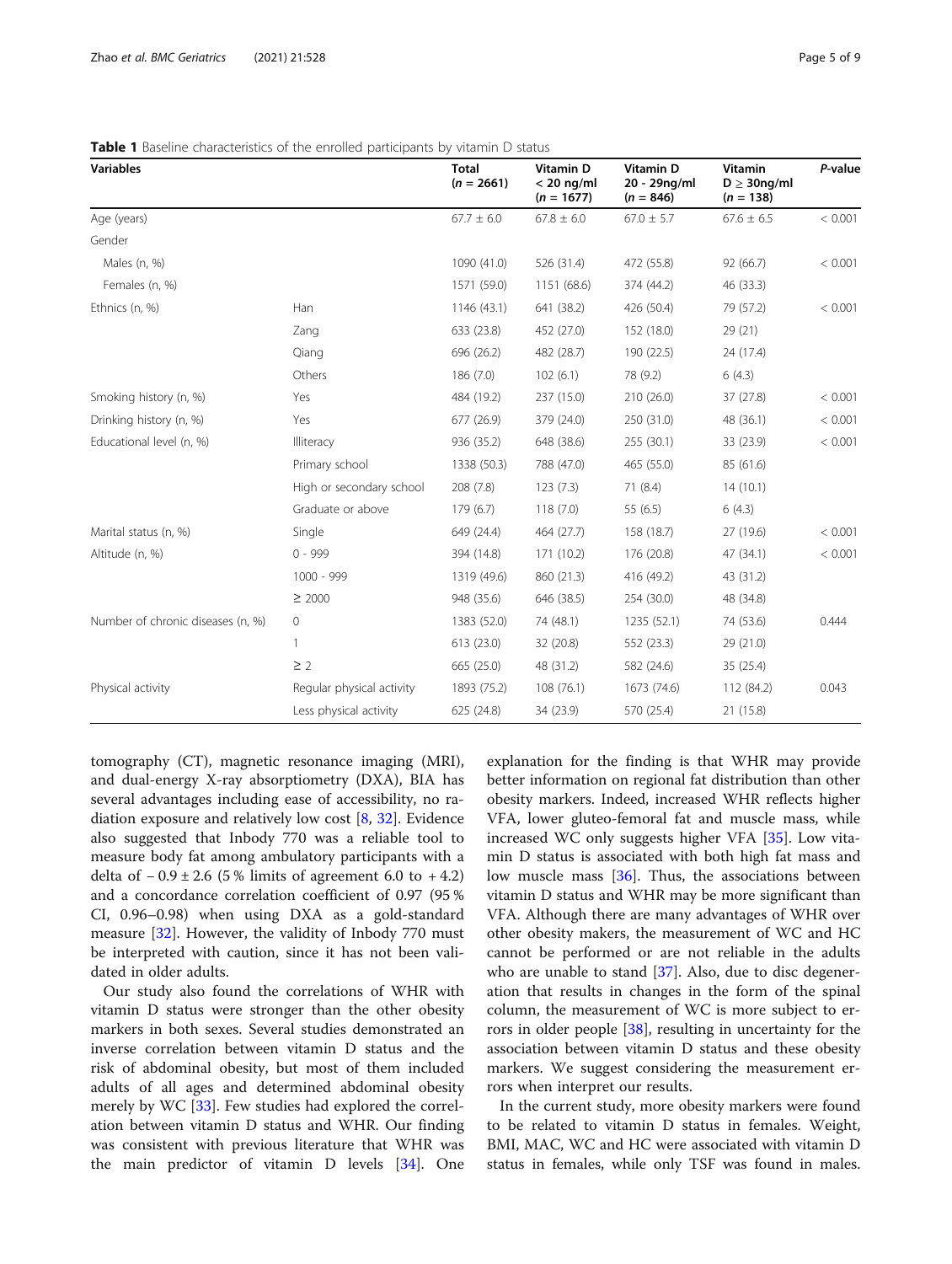<span id="page-5-0"></span>Table 2 The characteristics body composition of the enrolled participants by vitamin D status

| <b>Variables</b> | Total $(n = 2661)$ |                  | Vitamin D < 20 ng/ml (n = 1677) Vitamin D 20-29ng/ml (n = 846) | Vitamin D $\geq$ 30ng/ml (n = 138) | P-value |
|------------------|--------------------|------------------|----------------------------------------------------------------|------------------------------------|---------|
| Height           | $155.6 \pm 8.3$    | $154.6 \pm 8.2$  | $157.0 \pm 8.1$                                                | $158.2 \pm 9.0$                    | < 0.001 |
| Weight           | $60.7 \pm 11.0$    | $60.6 \pm 11.5$  | $60.9 \pm 10.5$                                                | $60.8 \pm 10.0$                    | 0.625   |
| BMI ( $kg/m2$ )  | $25.0 \pm 3.7$     | $25.3 \pm 4.1$   | $24.6 \pm 3.3$                                                 | $24.2 \pm 3.0$                     | < 0.001 |
| FMI ( $kg/m2$ )  | $33.4 \pm 8.0$     | $34.9 \pm 7.9$   | $31.1 \pm 7.5$                                                 | $30.1 \pm 7.7$                     | < 0.001 |
| <b>TSF</b>       | $23.0 \pm 8.4$     | $23.7 \pm 8.3$   | $21.9 \pm 8.3$                                                 | $20.4 \pm 7.9$                     | < 0.001 |
| <b>VFA</b>       | $105.0 \pm 41.3$   | $111.6 \pm 42.7$ | $94.5 \pm 36.6$                                                | $89.7 \pm 34.1$                    | < 0.001 |
| <b>MAC</b>       | $30.4 \pm 3.2$     | $30.5 \pm 3.3$   | $30.3 \pm 3.0$                                                 | $30.2 \pm 2.6$                     | 0.457   |
| WC               | $84.1 \pm 10.1$    | $84.6 \pm 10.5$  | $83.3 \pm 9.5$                                                 | $82.7 \pm 8.8$                     | 0.007   |
| HC               | $93.9 \pm 5.9$     | $94.1 \pm 6.1$   | $93.7 \pm 5.4$                                                 | $93.6 \pm 4.8$                     | 0.278   |
| <b>WHR</b>       | $0.90 \pm 0.06$    | $0.90 \pm 0.07$  | $0.89 \pm 0.06$                                                | $0.88 \pm 0.06$                    | 0.001   |
| CC               | $34.4 \pm 3.3$     | $34.3 \pm 3.5$   | $34.6 \pm 3.1$                                                 | $34.4 \pm 2.8$                     | 0.271   |

Abbreviations: BMI body mass index, FMI fat mass index, TSF triceps skinfold thickness, VFA visceral fat area, MAC mid-arm circumference, WC waist circumference, HC hip circumference, WHR waist hip ratio, CC calf circumference

The sex differences may reflect the fact that males are more prone to accumulate visceral adipose tissue, while females have greater fat accumulation in subcutaneous (gluteal-femoral) depots than males [\[39,](#page-8-0) [40](#page-8-0)]. Of note, our study did not find the association between vitamin D status and BMI in males. We attributed this lack of correlation to the fact that males have more lean muscle mass than females and the inability of BMI to distinguish between fat mass and lean muscle mass. What's more, all older adults are at risk of decreasing of muscle mass and increasing of body fat, while BMI could not reflect these changes  $[41]$  $[41]$ . These limitations may also suggest that the use of BMI as a marker of obesity may introduce classification errors leading to significant bias when evaluating the risk factors related to obesity.

The active form of vitamin D, 1,25-dihydroxyvitamin D, is thought to play a role in the production of testosterone [[42](#page-8-0)]. Supplemental trials in older males also indicated a significant loss of fat mass in the participants who treated with testosterone [[43](#page-8-0), [44\]](#page-8-0). Mechanistically, vitamin D supplementation may be beneficial to fat mass and obesity. However, recent meta-analysis have failed to show a significant decline in the percentage of fat mass [\[45](#page-8-0)] or obesity [[46](#page-8-0)] by supplementing vitamin D. The conflicting data from the meta-analysis may be due to heterogeneity in the study populations, the use of different analogues of vitamin D, the frequency (from once a day to once a week) and duration (from 3 to 12 months) of vitamin D supplementation  $[45]$  $[45]$  $[45]$ , and different outcome measures of regional fat distribution and obesity of the included studies. Therefore, well-designed long term RCTs assessing the effect of vitamin D supplementation in elderly individuals with obesity are needed in the future. Also, recent meta-analysis showed that vitamin D supplementation did not affect physical function, bone fractures, and other health outcomes, the

Table 3 Vitamin D status and body composition of the enrolled participants by sexes

| <b>Correlation(Females)</b><br>P<br>< 0.001<br>$-0.107$ |
|---------------------------------------------------------|
|                                                         |
|                                                         |
| 0.706<br>0.010                                          |
| < 0.001<br>$-0.124$                                     |
| < 0.001<br>$-0.139$                                     |
| 0.491<br>0.018                                          |
| < 0.001<br>$-0.155$                                     |
| < 0.001<br>$-0.009$                                     |
| < 0.001<br>$-0.122$                                     |
| < 0.001<br>$-0.093$                                     |
| < 0.001<br>$-0.122$                                     |
| 0.921<br>0.003                                          |
|                                                         |

Abbreviations: BMI body mass index, FMI fat mass index, TSF triceps skinfold thickness, VFA visceral fat area, MAC mid-arm circumference, WC waist circumference, HC hip circumference, WHR waist hip ratio, CC calf circumference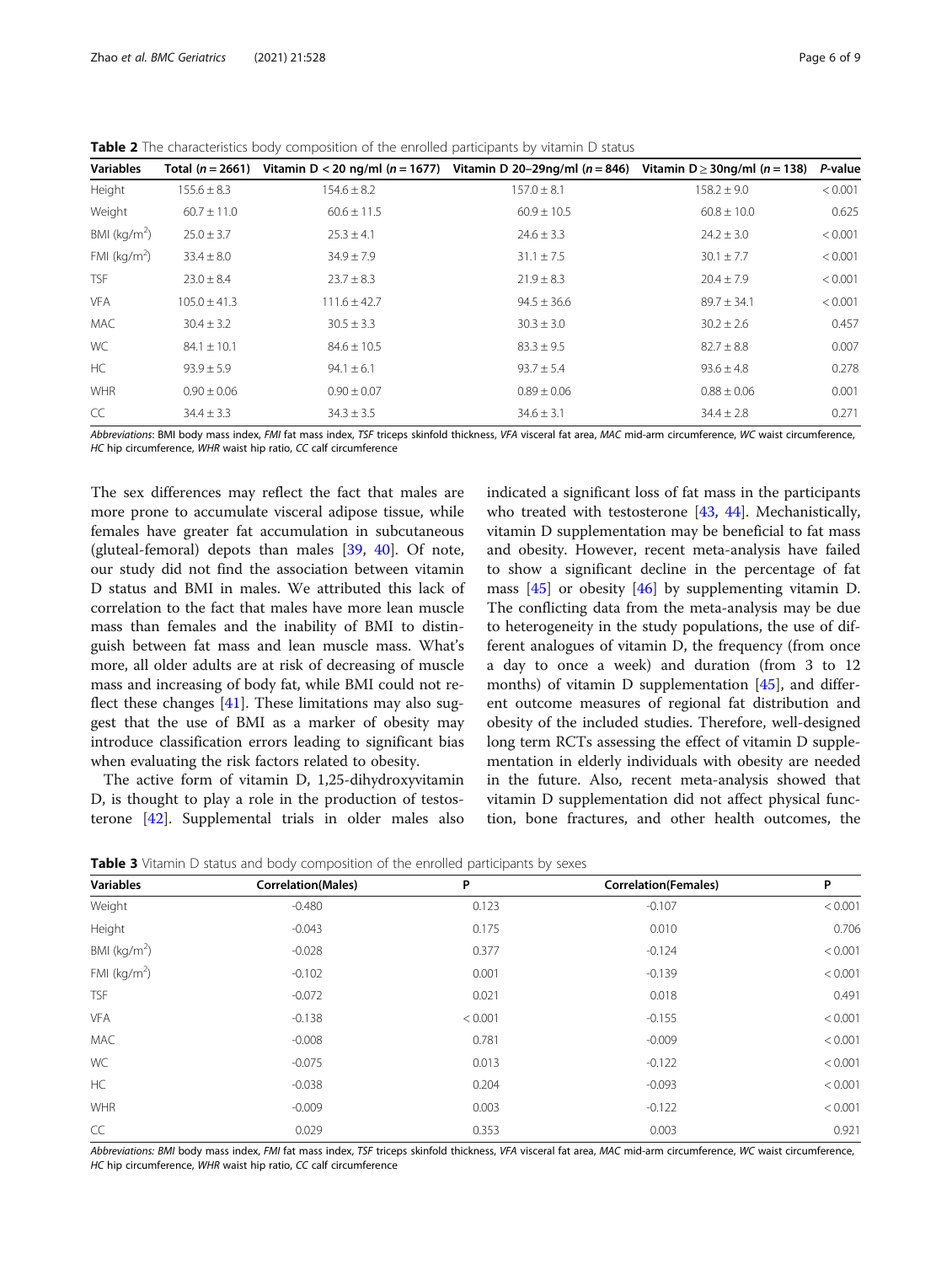<span id="page-6-0"></span>Table 4 Association between vitamin D status and body composition of the enrolled participants by sexes

| <b>Variables</b> | <b>Males</b> |       |                   | <b>Females</b> |         |                   |  |
|------------------|--------------|-------|-------------------|----------------|---------|-------------------|--|
|                  | β            | P     | 95% CI            | β              | P       | 95% CI            |  |
| Weight           | $-0.027$     | 0.162 | $-0.064 - 0.011$  | $-0.58$        | < 0.001 | $-0.89 - 0.028$   |  |
| Height           | $-0.048$     | 0.121 | $-0.109 - 0.013$  | 0.014          | 0.601   | $-0.039 - 0.067$  |  |
| BMI (kg/m2)      | $-0.034$     | 0.554 | $-0.148 - 0.080$  | $-0.168$       | < 0.001 | $-0.243 - 0.093$  |  |
| $FMI$ (kg/m2)    | $-0.155$     | 0.046 | $-0.308 - 0.003$  | $-0.235$       | < 0.001 | $-0.334 - 0.136$  |  |
| <b>TSF</b>       | $-0.066$     | 0.009 | $-0.116 - -0.016$ | $-0.037$       | 0.072   | $-0.077 - 0.003$  |  |
| <b>VFA</b>       | $-0.017$     | 0.003 | $-0.028 - 0.006$  | $-0.018$       | < 0.001 | $-0.025 - 0.011$  |  |
| <b>MAC</b>       | $-0.001$     | 0.988 | $-0.131 - 0.129$  | $-0.166$       | 0.001   | $-0.262 - 0.070$  |  |
| <b>WC</b>        | $-0.034$     | 0.082 | $-0.073 - 0.004$  | $-0.070$       | < 0.001 | $-0.102 - 0.039$  |  |
| HC               | $-0.035$     | 0.342 | $-0.107 - 0.037$  | $-0.092$       | < 0.001 | $-0.143 - 0.041$  |  |
| <b>WHR</b>       | $-6.090$     | 0.046 | $-12.079 - 0.102$ | $-11.253$      | < 0.001 | $-16.390 - 6.116$ |  |
| CC               | 0.023        | 0.716 | $-0.102 - 0.149$  | $-0.033$       | 0.478   | $-0.123 - 0.058$  |  |

From multivariate linear regression analyses adjusted for age, sex, ethnicity, marital status, smoking history, drinking history, education level, altitude, number of chronic diseases, and physical activity

Abbreviations: β standardized coefficient, CI Confidence Interval, BMI body mass index, FMI fat mass index, TSF triceps skinfold thickness, VFA visceral fat area, MAC mid-arm circumference, WC waist circumference, HC hip circumference, WHR waist hip ratio, CC calf circumference

importance of adequate vitamin D status cannot be ignored [\[47](#page-8-0)–[49\]](#page-8-0). Vitamin D is not only serving as the cause of illnesses, it could also be the outcome of it. Hence, monitoring the vitamin D level is seems crucial especially among those who has the pivotal predisposition factors.

Several strengths and limitations of our study should be recognized. To our knowledge, this is the first report of the prevalence of vitamin D insufficiency and deficiency and assessed the association between the vitamin D status and several obesity markers in a relatively large sample size of older adults in West China. Second, we used sex-stratified analyses to identify these associations, which only few studies have done before [[50](#page-8-0)]. At the same time, several limitations of this study should be noted. First, similar to other cross-sectional studies, the causal association between vitamin D status and body composition could not be established. Second, the inclusion of only four provinces may lead to inevitable selection bias. Therefore, more provinces should be included in future studies. In addition, we did not measure the parathyroid hormone (PTH) status that might have helped to better explain the association between vitamin D status and obesity. Finally, vitamin D supplementation is a crucial factor that affects vitamin D status among older adults. Unfortunately, we did not investigate the data on vitamin D supplementation in this cohort study, since it was not very common (approximately 0.3 %) among community-dwelling older adults in China [[51](#page-8-0)].

### Conclusions

In summary, the results of this study suggest that the prevalence of low vitamin D status among older adults in West China is high. The inadequate vitamin D status

should be a concern for the local government. Importantly, our study compared the associations between different obesity markers and the risk of low vitamin D status. WHR was more strongly associated with low vitamin D status in both sexes than other obesity markers. BMI was not associated with vitamin D status in males. Future studies related to vitamin D status should pay more attention to the older adults with high WHR.

#### **Abbreviations**

BIA: Bioelectrical impedance analysis; BMI: Body mass index; CC: Calf circumference; CI: Confidence intervals; CT: Computed tomography; CV: Coefficient of variation; DXA: Dual-energy X-ray absorptiometry; FMI: Fat mass index; HC: Hip circumference; IQR: Interquartile range; MAC: Mid-arm circumference; MRI: Magnetic resonance imaging; PBF: Percent body fat; RCTs: Randomized controlled trials; SD: Standard deviations; TSF: Triceps skinfold; VFA: Visceral fat area; WC: Waist circumstance; WCHAT: West China Health and Aging Trends study; WHR: Waist-hip ratio

#### Acknowledgements

We would like to thank all study participants and their families for their cooperation in the research team. The authors also would like to express their gratitude to all the investigators for their time and cooperation during the fieldwork process.

## Authors' contributions

Yunli Zhao formulated the research question, designed the study, analyzed the data, and drafted the paper. Wanyu Zhao designed the study, analyzed the data, and revised the paper. Qiukui Hao designed the study, analyzed the data, and revised the paper. Meiling Ge designed the study, analyzed the data, and revised the paper. Yan Zhang designed the study, interpretation of data, and revised the paper. Fengjuan Hu designed the study, interpretation of data, and revised the paper. Ying Lu designed the study, interpretation of data, and revised the paper. Lixing Zhou designed the study, interpretation of data, and revised the paper. Xiaolei Liu designed the study, interpretation of data, and revised the paper. Birong Dong assisted with formulating the research question, interpretation of data, supervising the quality of the paper. The author(s) read and approved the final manuscript.

#### Funding

This research was funded by "Chengdu Science and Technology Bureau Major Science and Technology Application Demonstration Project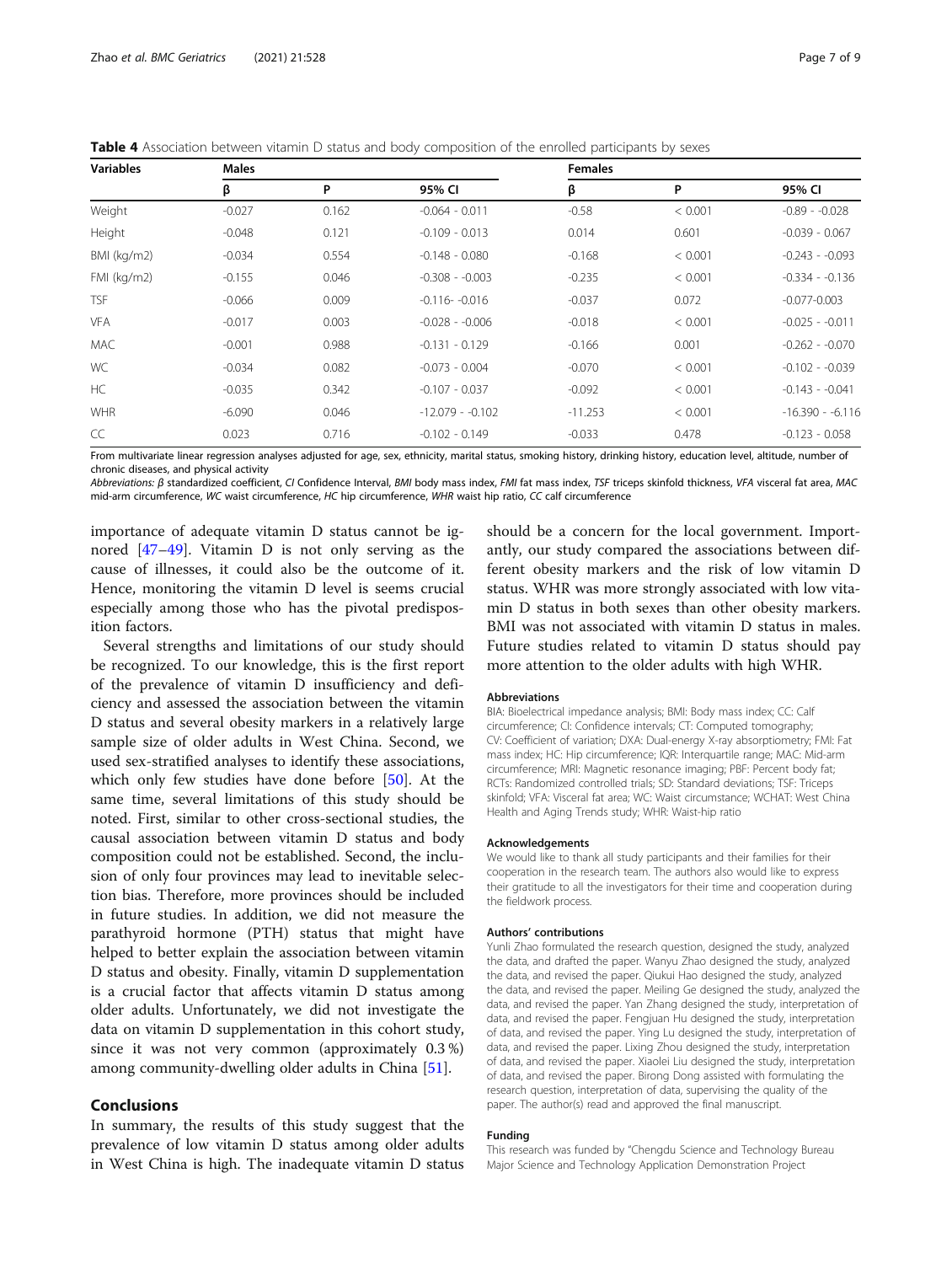<span id="page-7-0"></span>(2019YF0900083SN)", "Postdoctoral Fund of West China Hospital (2019HXBH054)" and "the National Natural Science Foundation of China (81901411)".

#### Availability of data and materials

The datasets used and/or analyzed during the current study available from the corresponding author on reasonable request.

#### **Declarations**

# Ethics approval and consent to participate

The present study has been approved by the Ethics Committee of West China Hospital, Sichuan University (reference: 2017 − 445). Furthermore, the study protocol has been registered under the Chinese Clinical Trial Registry with the identifier: ChiCTR1800018895 and all participants (or their legal proxies for those who were unable to sign their names) have provided written informed consent. All the methods in this study were in line with relevant guidelines and regulations.

#### Consent for publication

Not applicable.

#### Competing interests

The authors declare that they have no competing interest.

#### Author details

<sup>1</sup>The Center of Gerontology and Geriatrics, West China Hospital, Sichuan University, GuoXueXiang 37, Sichuan 610041 Chengdu, China. <sup>2</sup>Department of Geriatrics, West China Hospital, Sichuan University, Guo Xue Xiang, Sichuan, Chengdu, China. <sup>3</sup>National Clinical Research Center for Geriatrics and Department of General Practice, State Key Laboratory of Biotherapy, West China Hospital, Sichuan University, and Collaborative Innovation Center of Biotherapy, Chengdu, China. <sup>4</sup>The Center of Gerontology and Geriatrics, West China Hospital, Sichuan University, GuoXueXiang 37, 610041 Chengdu, Sichuan, China.

#### Received: 27 April 2021 Accepted: 6 September 2021 Published online: 07 October 2021

#### References

- 1. Harper S. Economic and social implications of aging societies. Science. 2014; 346(6209):587–91. [https://doi.org/10.1126/science.](https://doi.org/10.1126/science)
- 2. Chen TC, Chimeh F, Lu Z, Mathieu J, Person KS, Zhang A, et al. Factors that influence the cutaneous synthesis and dietary sources of vitamin D. Arch Biochem Biophys. 2007;460(2):213–7. [https://doi.org/10.1016/j.a](https://doi.org/10.1016/j.abb.2006.12.017) [bb.2006.12.017.](https://doi.org/10.1016/j.abb.2006.12.017)
- 3. Norman AW. From vitamin D to hormone D: fundamentals of the vitamin D endocrine system essential for good health. Am J Clin Nutr. 2008;88(2):491S-499S. [https://doi.org/10.1093/ajcn/88.2.491S.](https://doi.org/10.1093/ajcn/88.2.491S)
- 4. Autier P, Boniol M, Pizot C, Mullie P. Vitamin D status and ill health: a systematic review. Lancet Diabetes Endocrinol. 2014;2(1):76–89. [https://doi.](https://doi.org/10.1016/S2213-8587(13)70165-7) [org/10.1016/S2213-8587\(13\)70165-7.](https://doi.org/10.1016/S2213-8587(13)70165-7)
- 5. Holick MF. Vitamin D deficiency. N Engl J Med. 2007;357(3):266–81. [https://](https://doi.org/10.1056/NEJMra070553) [doi.org/10.1056/NEJMra070553.](https://doi.org/10.1056/NEJMra070553)
- 6. Cashman KD, Dowling KG, Škrabáková Z, Gonzalez-Gross M, Valtueña J, De Henauw S, et al. Vitamin D deficiency in Europe: pandemic? Am J Clin Nutr. 2016;103(4):1033–44. <https://doi.org/10.3945/ajcn.115.120873>.
- 7. Wacker M, Holick MF, Sunlight, Vitamin D. A global perspective for health. Dermatoendocrinol. 2013;5(1):51–108. [https://doi.org/10.4161/derm.24494.](https://doi.org/10.4161/derm.24494)
- Forrest KY, Stuhldreher WL. Prevalence and correlates of vitamin D deficiency in US adults. Nutr Res. 2011;31(1):48–54. [https://doi.org/10.1016/j.](https://doi.org/10.1016/j.nutres.2010.12.001) [nutres.2010.12.001.](https://doi.org/10.1016/j.nutres.2010.12.001)
- 9. Vallejo MS, Blümel JE, Arteaga E, Aedo S, Tapia V, Araos A, et al. Gender differences in the prevalence of vitamin D deficiency in a southern Latin American country: a pilot study. Climacteric. 2020;23(4):410–6. [https://doi.](https://doi.org/10.1080/13697137.2020.1752171) [org/10.1080/13697137.2020.1752171](https://doi.org/10.1080/13697137.2020.1752171).
- 10. Yan X, Zhang N, Cheng S, Wang Z, Qin Y. Gender differences in vitamin D status in China. Med Sci Monit. 2019;25:7094–9. [https://doi.org/10.12659/](https://doi.org/10.12659/MSM.916326) [MSM.916326.](https://doi.org/10.12659/MSM.916326)
- 11. Guh DP, Zhang W, Bansback N, Amarsi Z, Birmingham CL, Anis AH. The incidence of co-morbidities related to obesity and overweight: a systematic

review and meta-analysis. BMC Public Health. 2009;9:88. [https://doi.org/1](https://doi.org/10.1186/1471-2458-9-88) [0.1186/1471-2458-9-88](https://doi.org/10.1186/1471-2458-9-88).

- 12. Marihart CL, Brunt AR, Geraci AA. The high price of obesity in nursing homes. Care Manag J. 2015;16(1):14–9. [https://doi.org/10.1891/1521-0987.1](https://doi.org/10.1891/1521-0987.16.1.14) [6.1.14.](https://doi.org/10.1891/1521-0987.16.1.14)
- 13. Ng M, Fleming T, Robinson M, Thomson B, Graetz N, Margono C, et al. Global, regional, and national prevalence of overweight and obesity in children and adults during 1980–2013: a systematic analysis for the Global Burden of Disease Study 2013. Lancet. 2014;384(9945):766–81. [https://doi.](https://doi.org/10.1016/S0140-6736(14)60460-8) [org/10.1016/S0140-6736\(14\)60460-8.](https://doi.org/10.1016/S0140-6736(14)60460-8)
- 14. Nimptsch K, Konigorski S, Pischon T. Diagnosis of obesity and use of obesity biomarkers in science and clinical medicine. Metabolism. 2019;92:61–70. [https://doi.org/10.1016/j.metabol.2018.12.006.](https://doi.org/10.1016/j.metabol.2018.12.006)
- 15. Fried SK, Lee MJ, Karastergiou K. Shaping fat distribution: new insights into the molecular determinants of depot- and sex-dependent adipose biology. Obesity (Silver Spring). 2015;23(7):1345–52. [https://doi.org/10.1002/](https://doi.org/10.1002/oby.21133) [oby.21133.](https://doi.org/10.1002/oby.21133)
- 16. Rafiq S, Jeppesen PB. Body mass index, vitamin D. Type 2 diabetes: a systematic review and meta-analysis. Nutrients. 2018;10(9):1182. [https://doi.](https://doi.org/10.3390/nu10091182) [org/10.3390/nu10091182.](https://doi.org/10.3390/nu10091182)
- 17. Pereira-Santos M, Costa PR, Assis AM, Santos CA, Santos DB. Obesity and vitamin D deficiency: a systematic review and meta-analysis. Obes Rev. 2015;16(4):341–9. <https://doi.org/10.1111/obr.12239>.
- 18. Hou L, Liu X, Zhang Y, Zhao W, Xia X, Chen X, et al. Cohort profile: West China Health and Aging Trend (WCHAT). J Nutr Health Aging. 2021;25(3): 302–10. <https://doi.org/10.1007/s12603-020-1530-1>.
- 19. Wu C, Smit E, Xue QL, Odden MC. Prevalence and correlates of frailty among community-dwelling Chinese older adults: the China health and retirement longitudinal study. J Gerontol A Biol Sci Med Sci. 2017;73(1):102– 8. [https://doi.org/10.1093/gerona/glx098.](https://doi.org/10.1093/gerona/glx098)
- 20. Gao L, Jiang J, Yang M, Hao Q, Luo L, Dong B. Prevalence of Sarcopenia and associated factors in Chinese community-dwelling elderly: comparison between rural and urban areas. J Am Med Dir Assoc. 2015;16(11):1003.e1-6. <https://doi.org/10.1016/j.jamda.2015.07.020>.
- 21. Zhang W, Stoecklin E, Eggersdorfer M. A glimpse of vitamin D status in Mainland China. Nutrition. 2013;29(7–8):953–7. [https://doi.org/10.1016/j.nut.2](https://doi.org/10.1016/j.nut.2013.01.010) [013.01.010](https://doi.org/10.1016/j.nut.2013.01.010).
- 22. Holick MF, Binkley NC, Bischoff-Ferrari HA, Gordon CM, Hanley DA, Heaney RP, et al. Evaluation, treatment, and prevention of vitamin D deficiency: an endocrine society clinical practice guideline. J Clin Endocrinol Metab. 2011; 96(7):1911–30. [https://doi.org/10.1210/jc.2011-0385.](https://doi.org/10.1210/jc.2011-0385)
- 23. Moro AB, Pires CC, da Silva LP, Dias AMO, Simões RR, Pilecco VM, et al. Prediction of lamb body composition using in vivo bioimpedance analysis. Meat Sci. 2019;150:1–6. <https://doi.org/10.1016/j.meatsci.2018.09.013>.
- 24. Liu X, Baylin A, Levy PD. Vitamin D deficiency and insufficiency among US adults: prevalence, predictors and clinical implications. Br J Nutr. 2018; 119(8): 928–936. doi: <https://doi.org/10.1017/S0007114518000491>.
- 25. Bruyère O, Slomian J, Beaudart C, Buckinx F, Cavalier E, Gillain S, et al. Prevalence of vitamin D inadequacy in European women aged over 80 years. Arch Gerontol Geriatr. 2014;59(1):78–82. [https://doi.org/10.1016/j.a](https://doi.org/10.1016/j.archger.2014.03.010) [rchger.2014.03.010](https://doi.org/10.1016/j.archger.2014.03.010).
- 26. Cosman F, de Beur SJ, LeBoff MS, Lewiecki EM, Tanner B, Randall S, et al. Clinician's guide to prevention and treatment of osteoporosis. Osteoporos Int. 2014;25(10):2359–81. [https://doi.org/10.1007/s00198-014-2794-2.](https://doi.org/10.1007/s00198-014-2794-2)
- 27. Bouillon R. Comparative analysis of nutritional guidelines for vitamin D. Nat Rev Endocrinol. 2017;13(8):466–79. <https://doi.org/10.1038/nrendo.2017.31>.
- 28. Orces CH. The association between obesity and vitamin D status among older adults in Ecuador: analysis of the SABE survey. Nutr Hosp. 2018;35(5): 1066–71. <https://doi.org/10.20960/nh.1752>.
- 29. Laird E, O'Halloran AM, Carey D, Healy M, O'Connor D, Moore P, et al. The prevalence of vitamin D deficiency and the determinants of 25(OH)D concentration in older Irish adults: data from The Irish Longitudinal Study on Ageing (TILDA). J Gerontol A Biol Sci Med Sci. 2018;73(4):519–25. [https://](https://doi.org/10.1093/gerona/glx168) [doi.org/10.1093/gerona/glx168.](https://doi.org/10.1093/gerona/glx168)
- 30. Drincic AT, Armas LA, Van Diest EE, Heaney RP. Volumetric dilution, rather than sequestration best explains the low vitamin D status of obesity. Obesity (Silver Spring). 2012;20(7):1444–8. [https://doi.org/10.1038/oby.2011.4](https://doi.org/10.1038/oby.2011.404) [04.](https://doi.org/10.1038/oby.2011.404)
- 31. Savastano S, Barrea L, Savanelli MC, Nappi F, Di Somma C, Orio F, et al. Low vitamin D status and obesity: role of nutritionist. Rev Endocr Metab Disord. 2017;18(2):215–25. <https://doi.org/10.1007/s11154-017-9410-7>.